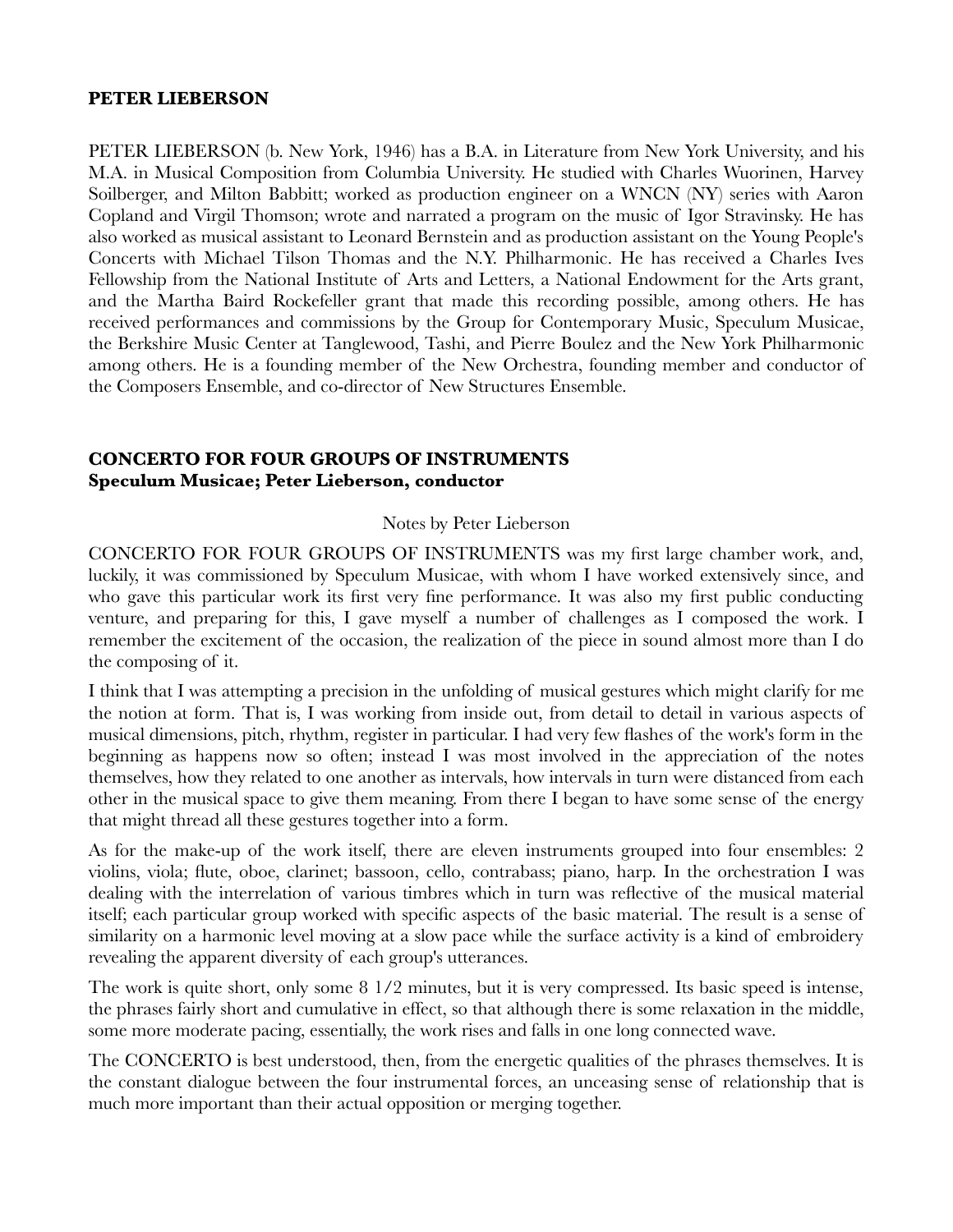# **PIANO FANTASY Ursula Oppens, piano**

After the performance of the CONCERTO FOR FOUR GROUPS, Ursula Oppens asked me to compose a work for her. I looked forward to it, but it took two years of composing other pieces before it was actually begun. At that point I had a clear intuition of the work before me, and I think I was more aware of the musical space in which the details were to take place. Accordingly there could be all kinds of patterns, relationships between ideas, recalls, and variations, rather than just an ongoing pulse that relaxes only at the conclusion.

I had long admired the music of Brahms, particularly the personal warmth and harmonic richness found in his late piano works, the Intermezzi in particular, with their clarity of form and those strikingly varied recapitulations which are as much developments in themselves. It was my own gesture towards that unity between harmonic-rhythmic development and an accommodating form that inspired my own composing.

The piece begins with little communications between various kinds of musical ideas, some articulate and clearly highlighted, others more fluid and connected. This process of beginning occurs four times, with each occurrence of the opening gesture developing longer phrasing until the long midsection of the piece where all the previously developed material is united and works together. The more fluid cantabile melodies are increasingly embedded within a series of steady but decelerating pulses which are a reflection and expansion of the mere rhythmically concise ideas. As these pulses become slower and more distant from each other, the musical space becomes progressively filled, and the texture increasingly virtuosic in nature for the pianist.

The last part of the piece literally folds in on itself. There is a sense of recall and transformation of what has gone on before. But there are more and more gaps and sense of play between phrases, a return to more precise relationships.

# **ERIK LUNDBORG**

ERIK LUNDBORG (b. 1948, Helena, Montana) had written by the age of 18 a substantial number at works for orchestra, ballet, theater, chamber and piano, all in the tonal idiom. He then went on to study with Charles Wuorinen, Eugene Weigel, Harvey Sollberger and Jack Beeson, receiving his B.M. from the New England Conservatory of Music in 1970 and his M.A. from Columbia University in 1974. During this period he experimented with various styles and methods. At present, his music reflects serial concerns and procedures.

Since his move to New York in 1970, his music has been receiving more and more attention through performances by established musical organizations of that city. In 1975 he received commissions from Speculum Musicae and the Group for Contemporary Music through grants issued by the National Endowment for the Arts, and was also a recipient of a grant from the Martha Baird Rockefeller Fund for Music. He was elected to the board of the League of Composers — ISCM in 1975.

Lundborg is a founding member of the Composers Ensemble, and serves this organization as conductor and pianist. At present (1976) he teaches theory, composition and piano at the Newark (N.J.) Community Center for the Arts.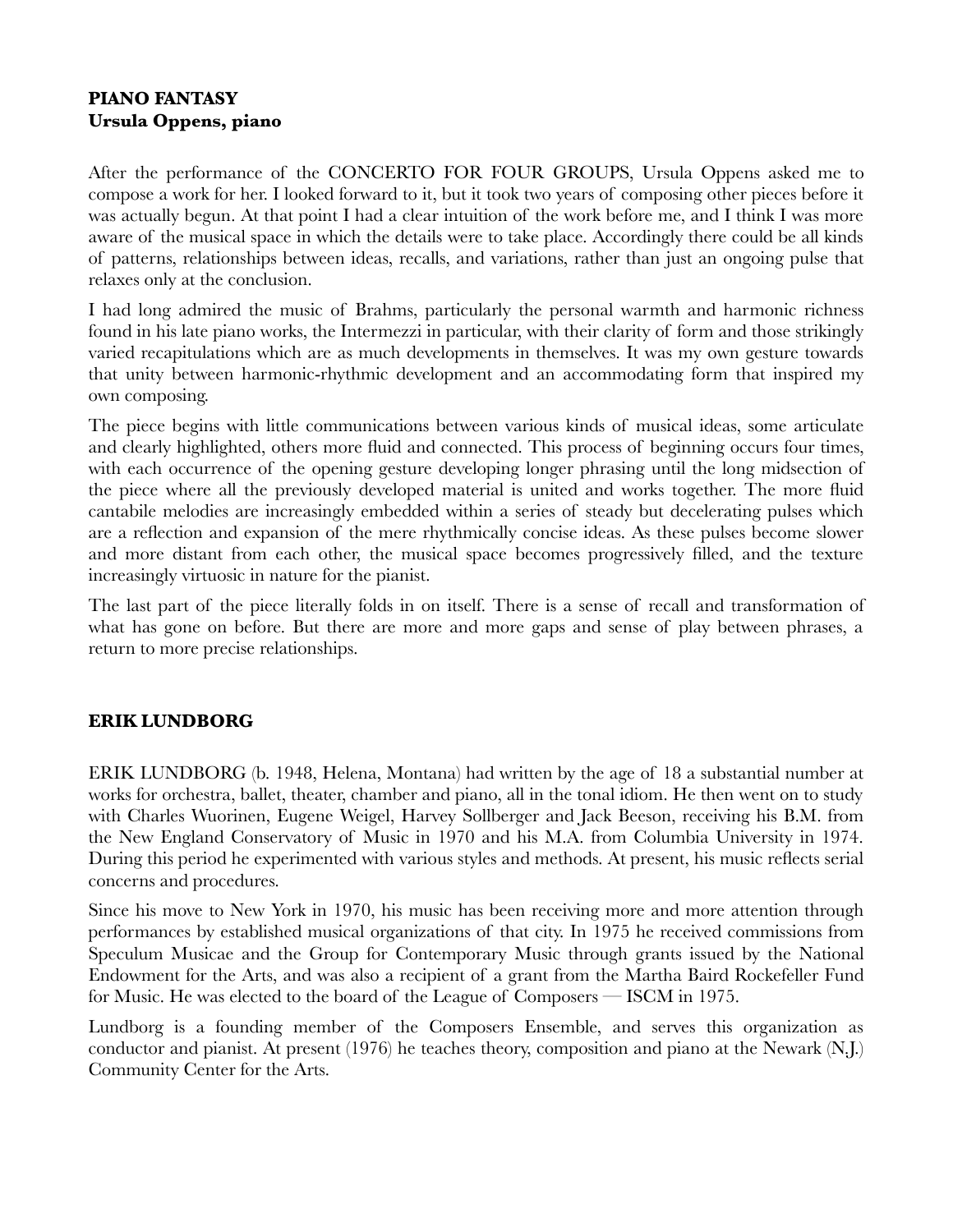## **FROM** *MUSIC FOREVER* **NO. 2 The Light Fantastic Players (David Holzman, Thomas James, piano; Claire Heidrich, Joseph Passaro, percussion), Daniel Shulman, conductor**

#### Notes by Erik Lundborg

FROM *MUSIC FOREVER* NO. 2 was composed while I attended Columbia University and was performed there in May, 1972. It is scored for piano four hands and two percussionists who share vibraphone, marimba, xylophone, glockenspiel, 12 drums, 6 cymbals and 6 wood instruments. (Temple blocks were used in this recording.) The original idea was to compose a work for a convenient ensemble of my colleagues who could spend the necessary rehearsal time to shape the piece to perfection.

FROM *MUSIC FOREVER* NO. 2 is divided into six large sections. Within sections 1, 3, 4 and 6, durations of smaller sub-sections are often articulated by differing types of even note-values and generally retain a similar texture throughout. A canon is the background to sections 2 and 5, although it may not be heard as such. The listener simply hears the music becoming denser as each voice enters. Section 5 is a repeat of the first canon, but twice as slow. The piano and percussion exchange their notes here. A short piano motive distinguishes the two sections; this motive serves as a compressed reflection of the material that surrounds it. When the non-pitched instruments enter in earnest, section 3 is reached where again various types of even-note values are encountered. In section 4, pitch and rhythmic doubling between the piano and percussion occurs. Section 6 is a literal retrograde of the opening.

# **PASSACAGLIA The Light Fantastic Players; Daniel Shulman, conductor**

PASSACAGLIA was commissioned by Daniel Shulman for The Light Fantastic Players and was first performed at Teachers College in New York on April 8, 1974. The passacaglia ''tune" is a series of sustained notes usually heard in thickly "populated" environments. The listener should be able to pick it out after a number of hearings. The first presentation of the passacaglia is repeated during the first half of the piece and is always subjected to rhythmic augmentation and diminution. The sustained "tune," which passes from instrument to instrument should be audible, as distinguished from the context of local gestures and interruptions.

The inversion occurs in a context sounding very much like the opening, but the register is generally lower. It is then subjected to similar procedures to those noted above. A previous section is then literally repeated (*tutti, ff*) followed by the coda which first presents the inversion, then the original tune accompanied by three two-note chords all containing a "drone" middle-C. PASSACAGLIA dies like a single pedalled note on the piano.

For me, the PASSACAGLIA provided a framework which I could work within, enjoying a freedom of choice that is rather ironically in contrast with the idea of a strict passacaglia. The listener should bear this in mind, for the passacaglia in PASSACAGLIA is a guide, not an absolute criterion for listening comprehension.

SPECULUM MUSICAE and THE LIGHT FANTASTIC PLAYERS are among New York's newest and most distinguished groups devoted to the performance of contemporary music. Both are notable for their policy of programming twentieth century classics from as long ago as 1900, as well as of commissioning and performing works by newly blossoming composers. Speculum's nucleus is a tightly